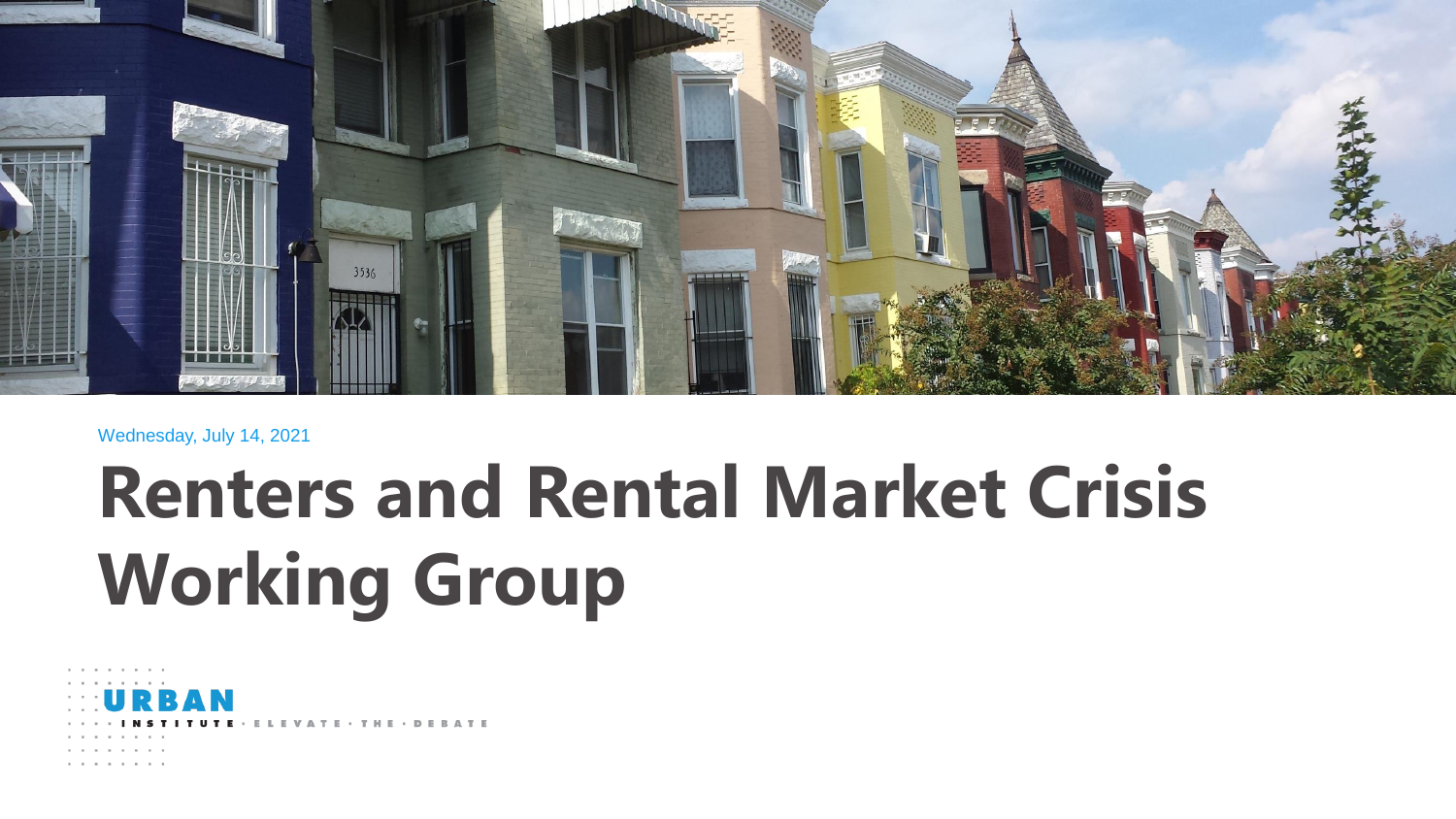

THE WHITE HOUSE WASHINGTON

# Eviction Prevention Efforts

July 14, 2021 Rental Crisis Working Group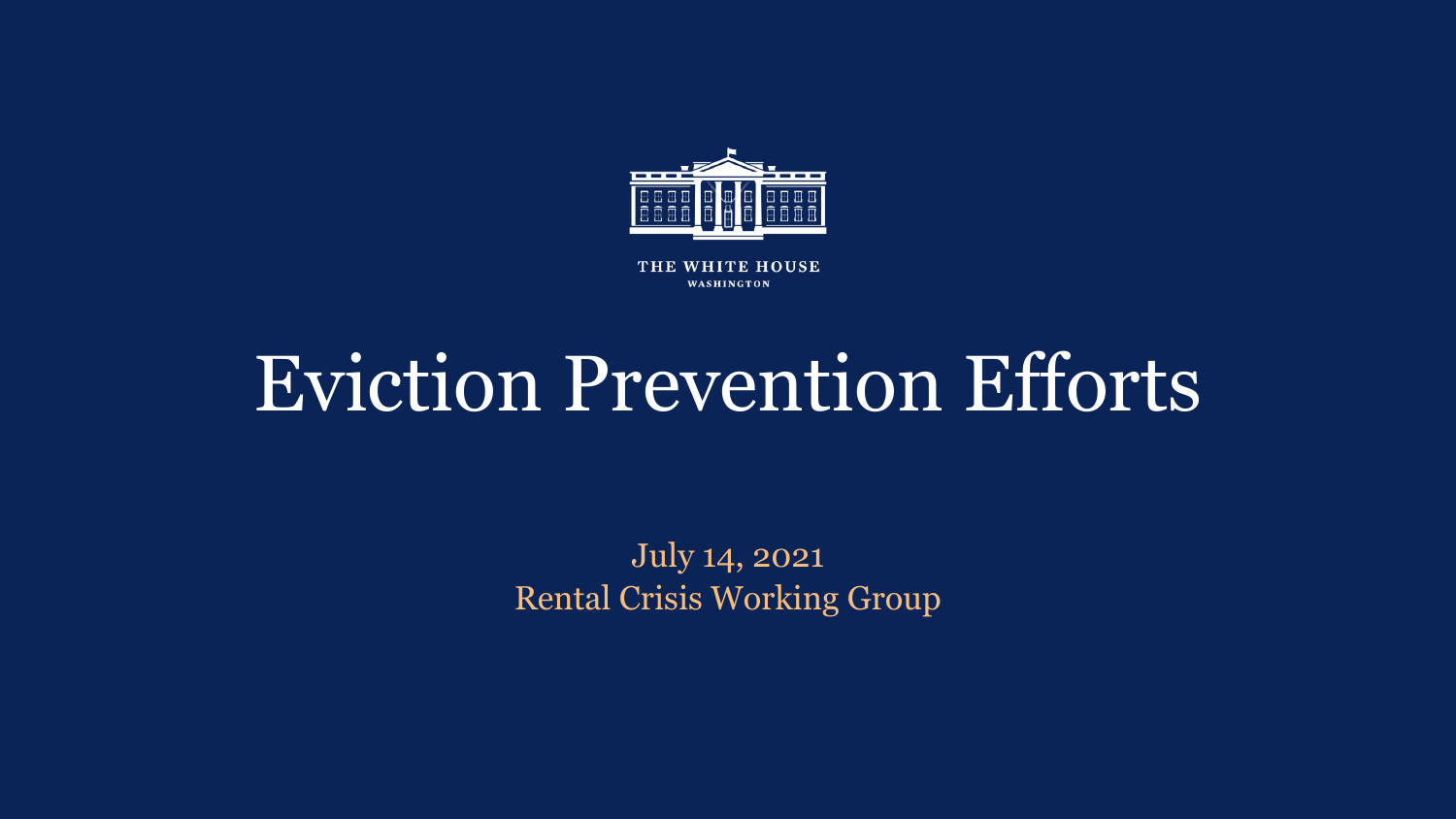# Actions Taken to Promote Housing Stability

Detailed in a June  $24<sup>th</sup>$  [fact sheet](https://www.whitehouse.gov/briefing-room/statements-releases/2021/06/24/fact-sheet-biden-harris-administration-announces-initiatives-to-promote-housing-stability-by-supporting-vulnerable-tenants-and-preventing-foreclosures/) were the following actions:

- Extending the CDC eviction moratorium
- Encouraging courts to adopt eviction diversion programs (via letter from ASG Gupta)
- Issuing continued guidance on ERAP funds, including on bulk payments and homelessness
- Clarifying Treasury guidance that housing stability services are eligible uses for State and Local Fiscal Recovery Funds
- Highlighting the 30-day Eviction Notice Requirement for Federally-Backed **Properties**
- Making clear the Fair Housing Act must be followed
- Leveraging government information channels to reach vulnerable tenants

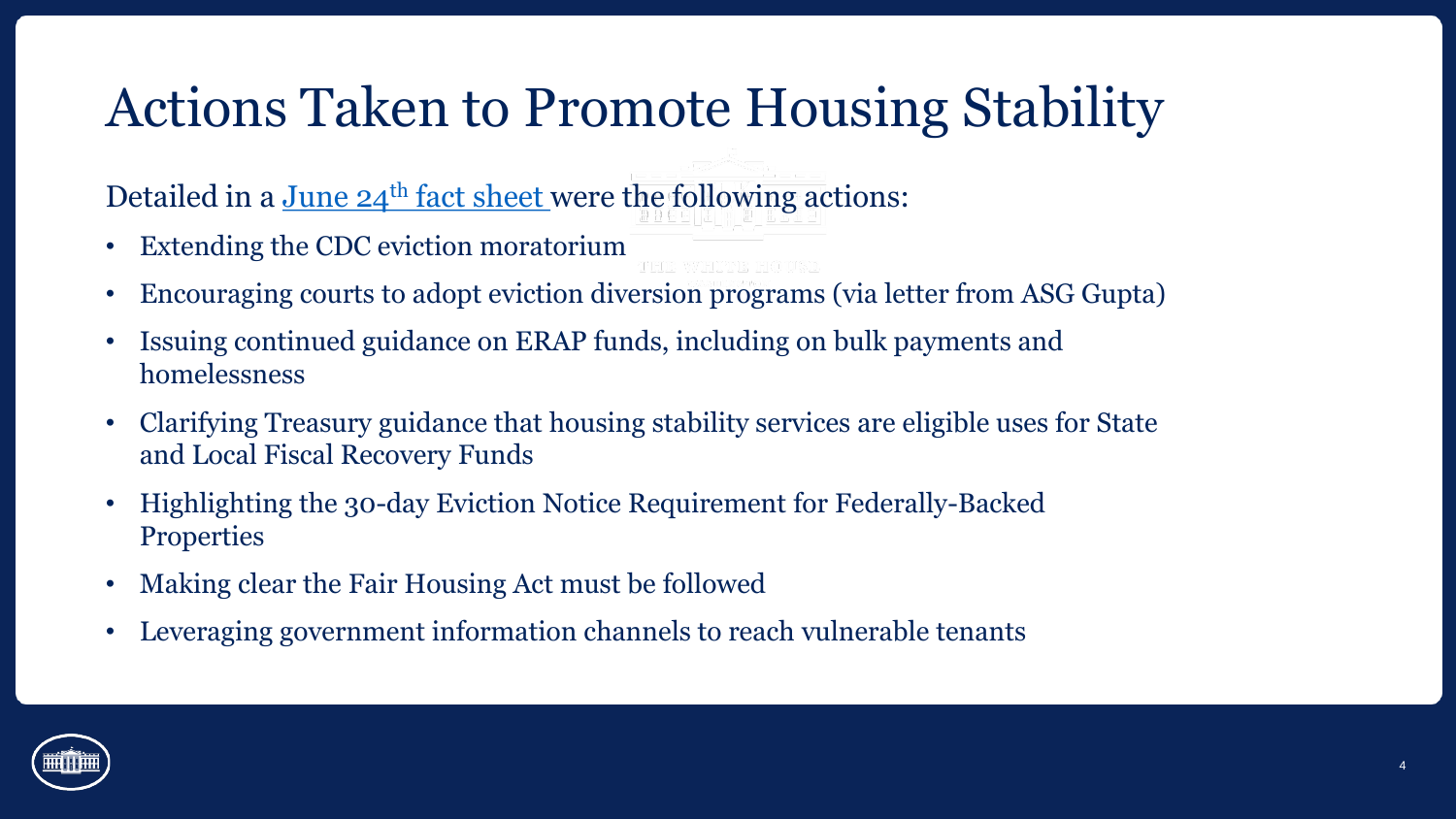### White House Summit on Eviction Prevention

- Goal: to highlight eviction diversion best practices and to spur collaboration and action among local actors to prevent eviction
- First hour of the summit was a public webinar, see recording [here](https://www.youtube.com/watch?v=S3zVlAJFhq4)
- Bulk of session involved facilitated brainstorming sessions for 46 cities at heightened risk of eviction spikes
- Resulted in tangible commitments in each of the participating cities

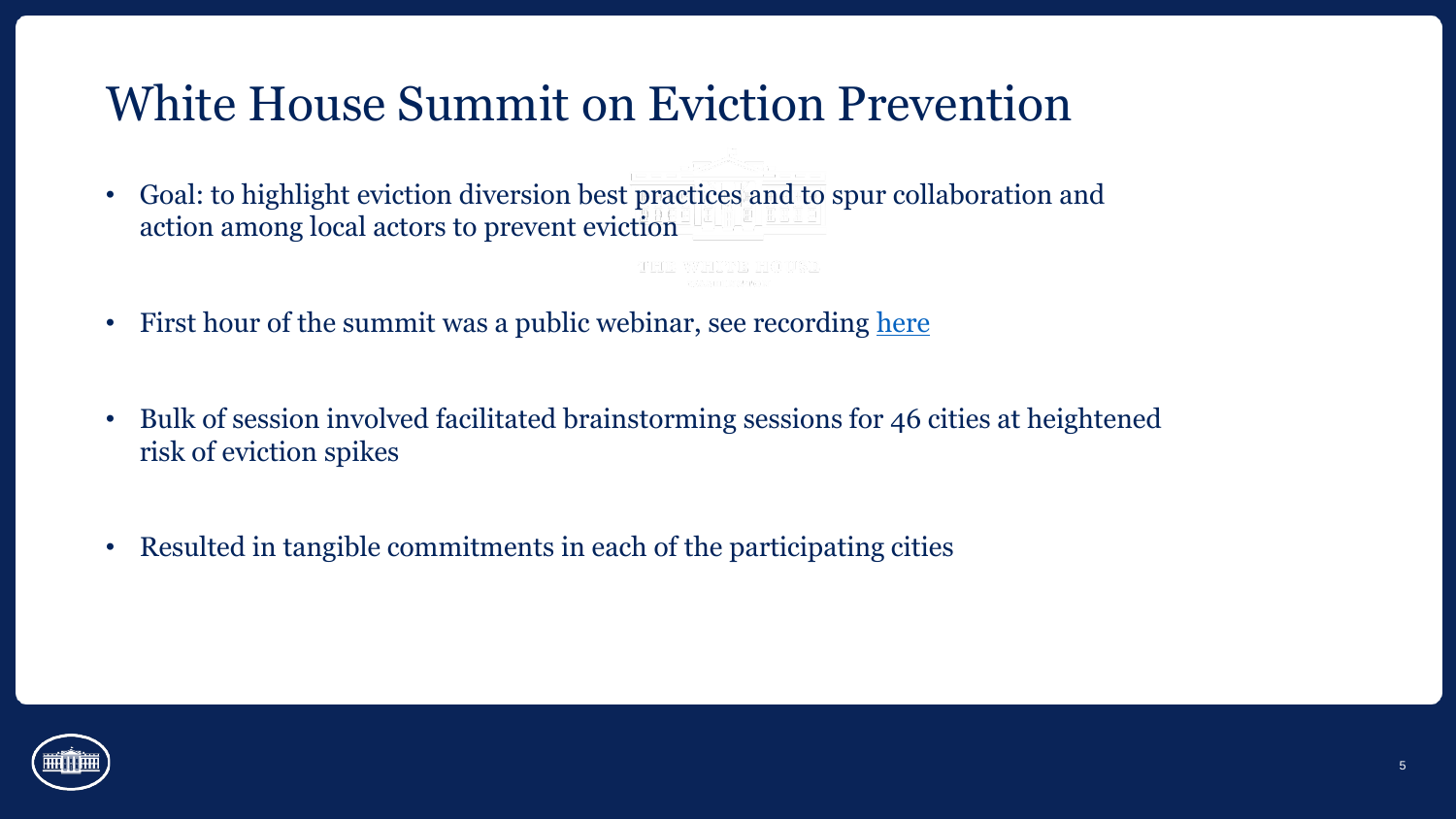### Commitment Themes

- Building or growing eviction diversion programs including coordinating with state and local courts;
- Convening public officials to promote solutions to keep families housed;
- Expanding representation for tenants in pre-eviction diversionary and eviction proceedings;
- Improving emergency rental assistance administration;
- Creating programming and outreach materials for landlords and tenants; and
- Partnering with philanthropy and NGOs

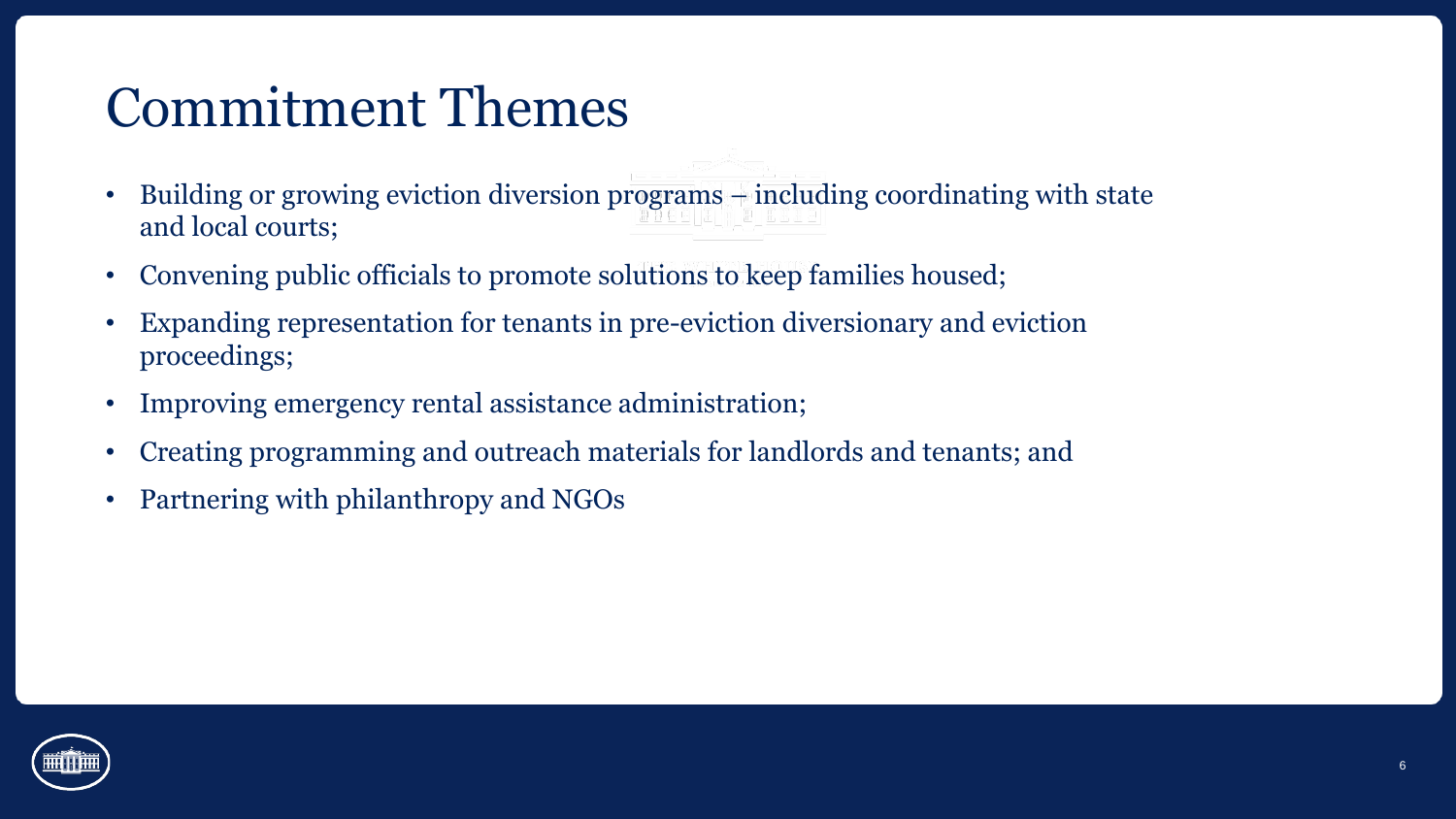## Next Steps

- Hosting a follow-up event on July 21st
- Two goals for event:
	- Answer FAQs from first convening and showcase best practices that could be helpful to local and state strategies
	- Highlight concrete actions jurisdictions have taken over the course of the past month to assist at-risk tenants

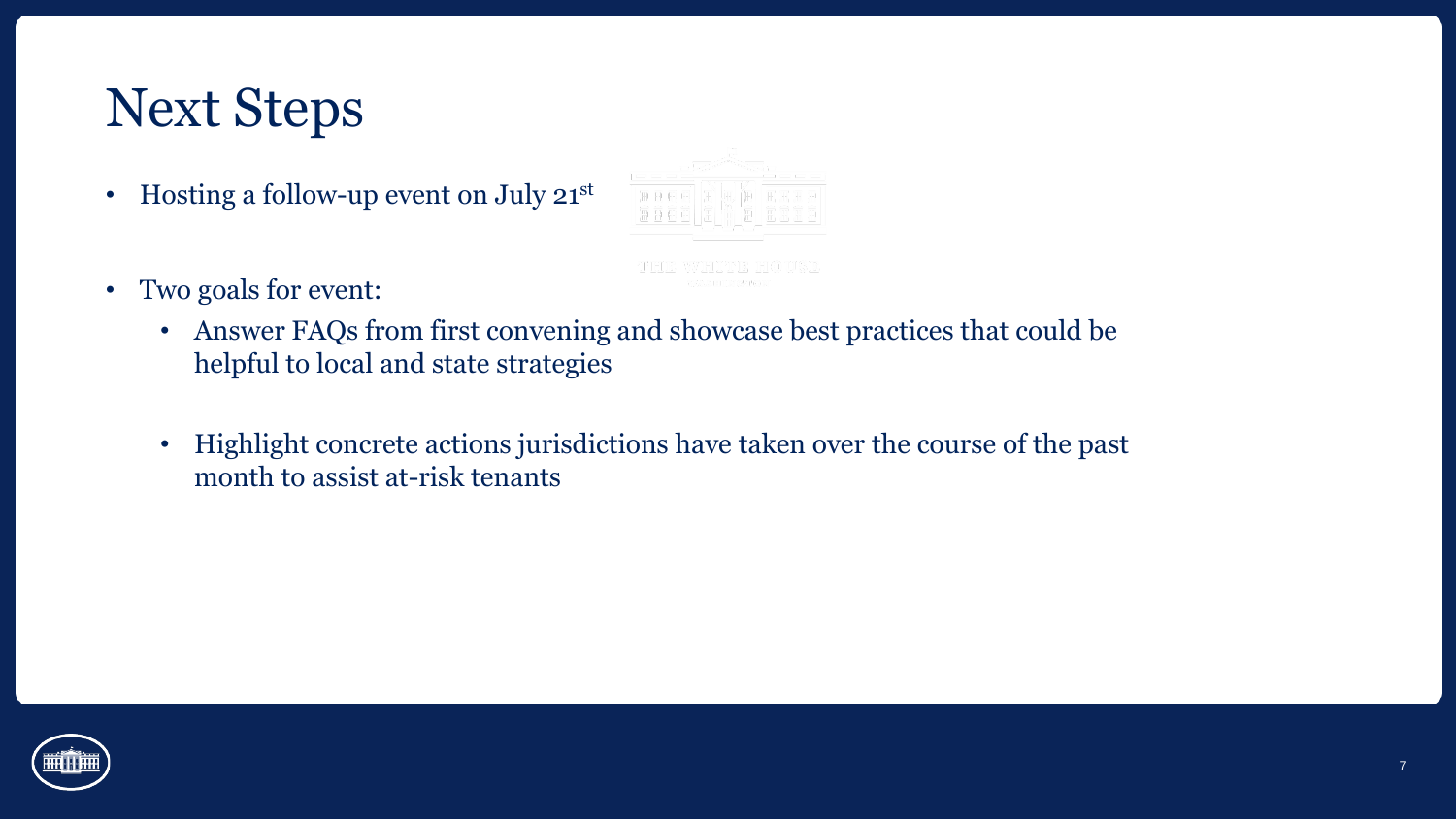# Discussion Questions

- Are there certain aspects of guidance surrounding rental assistance that we should clarify at the follow-up event? Where are communities getting stuck? What are the bottlenecks?
- Are there best practices or local actions that we should be sure to feature at this next event?
- What are some of the best ways to reach tenants and landlords about the rental assistance?
- How can you help spread the word on these best practices and equip states, cities, counties with these insights?